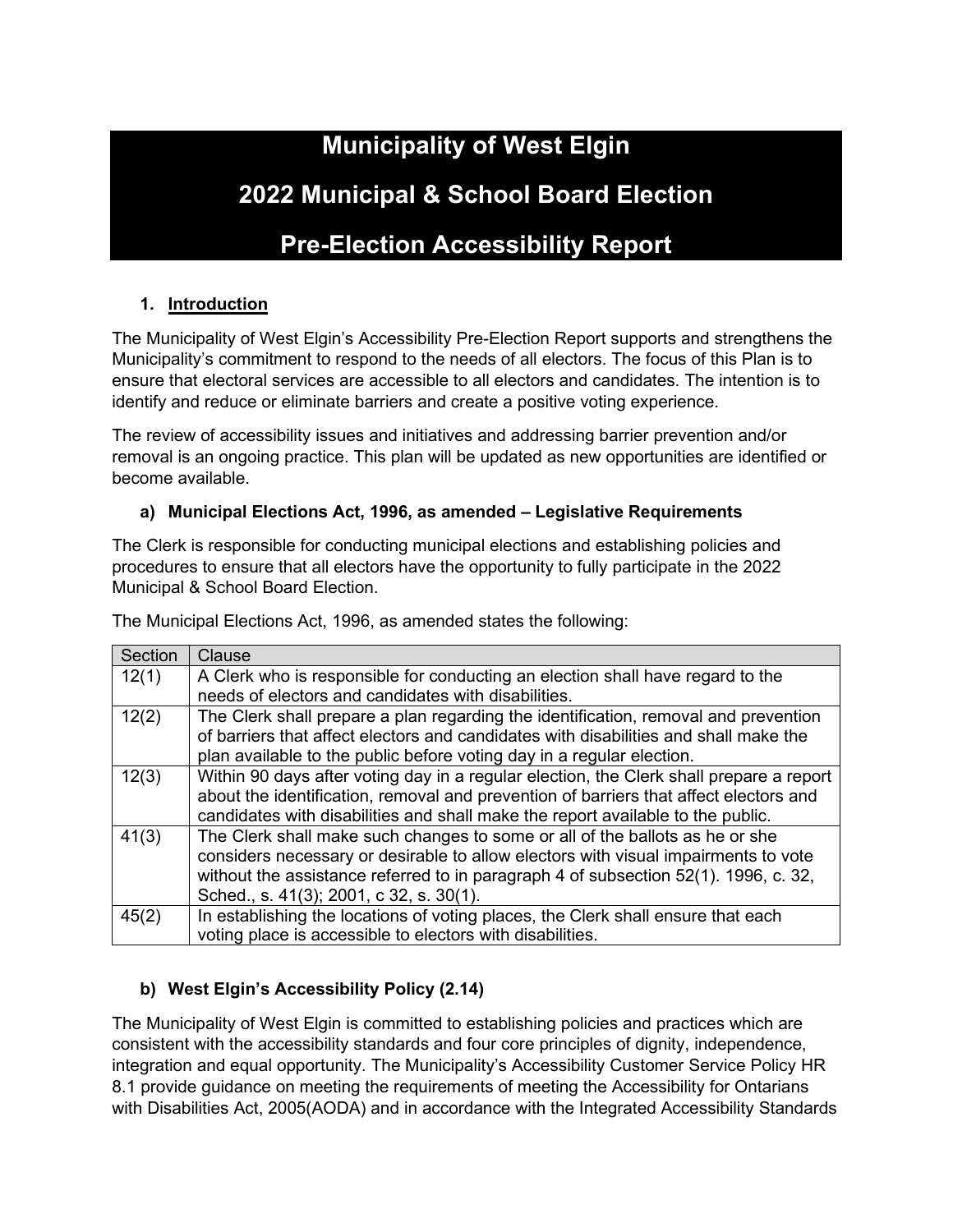Regulation 191/11 in order to ensure that all persons with disabilities are provided equal opportunities. To view the Municipality of West Elgin's Accessibility Policy, visit [https://www.westelgin.net/en/municipal-office/resources/Accessibility-Policies/HR-8.2-](https://www.westelgin.net/en/municipal-office/resources/Accessibility-Policies/HR-8.2-Accessibility-Policy.pdf) [Accessibility-Policy.pdf](https://www.westelgin.net/en/municipal-office/resources/Accessibility-Policies/HR-8.2-Accessibility-Policy.pdf) or email [clerk@westelgin.net](mailto:clerk@westelgin.net)

## **c) Definition of Disability**

The AODA and Ontario Human Rights Code define disability as meaning:

- i) Any degree of physical disability, infirmity, malformation, or disfigurement that is caused by bodily injury, birth defect, or illness, and without limiting the generality of the foregoing, includes diabetes, mellitus, epilepsy, a brain injury, any degree of paralysis, amputation, lack of physical coordination, blindness or visual impediment, or physical reliance on a guide dog or other animal or on a wheelchair or other remedial appliance or device,
- ii) A condition of mental impairment or a developmental disability,
- iii) A learning disability, or a dysfunction in one or more of the processes involved in understanding or using symbols or spoken language,
- iv) A Mental disorder; or
- v) An injury or disability for which benefits were claimed or received under the insurance plan established under the Workplace Safety and /Insurance Act, 1997.

Disabilities take many forms, visible and invisible. The following criteria were considered in the development of this Plan:

- Policies and procedures being consistent with the principles of the Municipal Elections Act, 1996, respecting the dignity and independence of all people;
- Access to electoral services must be integrated and equitable;
- Initiatives should address and accommodate a wide range of abilities; and
- The Accessibility/ Accessible Customer Service Policy will be followed throughout the election. To view the Municipality of West Elgin Accessibility Policy (HR 8.2), visit [https://www.westelgin.net/en/municipal-office/resources/Accessibility-Policies/HR-8.2-](https://www.westelgin.net/en/municipal-office/resources/Accessibility-Policies/HR-8.2-Accessibility-Policy.pdf) [Accessibility-Policy.pdf](https://www.westelgin.net/en/municipal-office/resources/Accessibility-Policies/HR-8.2-Accessibility-Policy.pdf) or email [clerk@westelgin.net.](mailto:clerk@westelgin.net)

# **2. Feedback**

The Municipality of West Elgin welcomes feedback to identify areas where changes need to be considered and ways in which the Town can improve the delivery of an accessible election.

As this Plan is a working document, it will continue to undergo changes. Feedback on this Plan can be submitted to the Clerk at [clerk@westelgin.net](mailto:clerk@westelgin.net) or 519-785-0560 ext 222, or in writing to:

Jana Nethercott, Clerk 22413 Hoskins Line Rodney ON N0L 2C0

### **3. Consultation**

Consultation with individuals and community groups provide a greater understanding into conducting elections that are optimally accessible.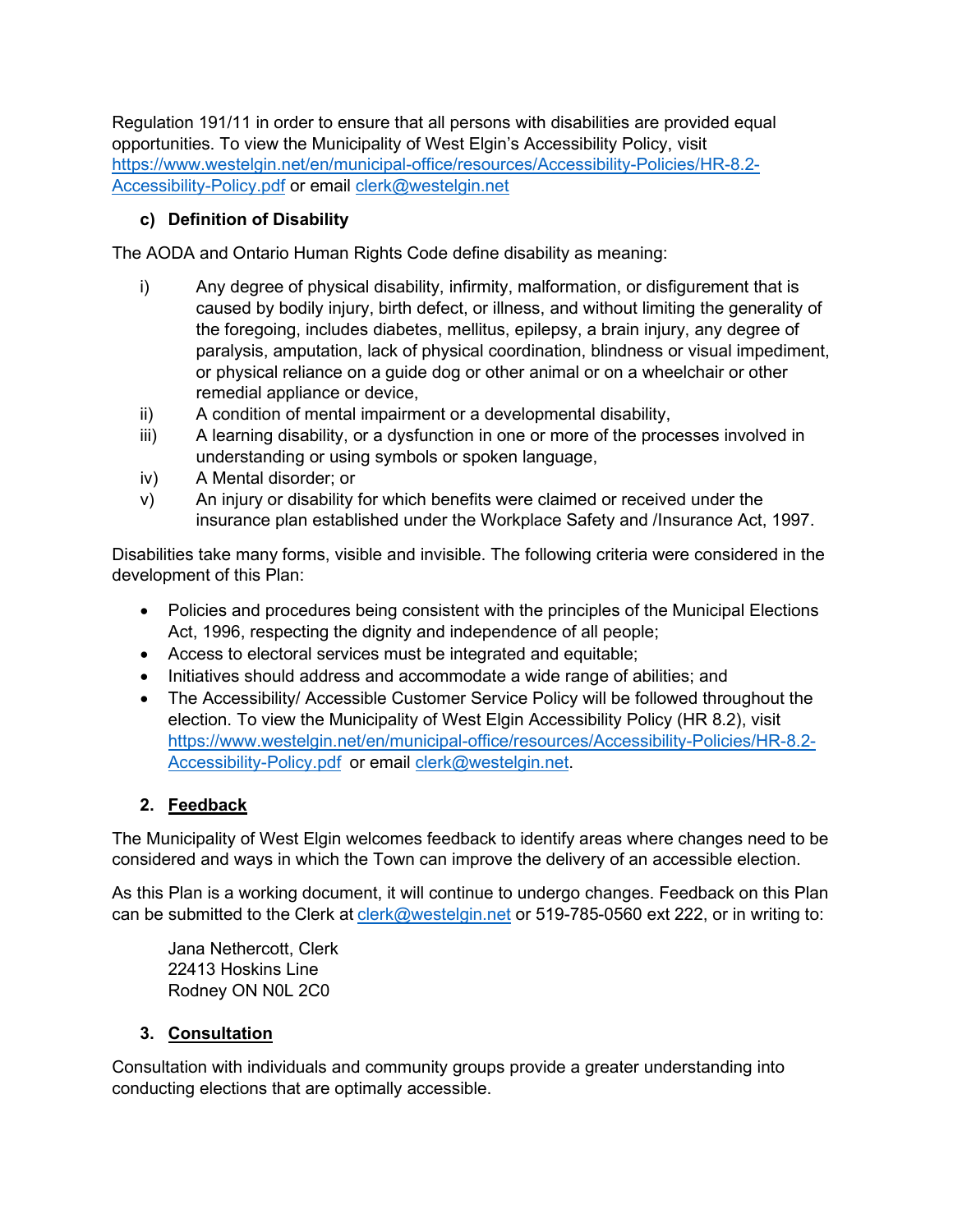**Initiative:** Consult with the community about the Accessibility Pre-Election Report.

#### **Actions:**

- i) Collaborate with community groups to disseminate election information and raise awareness about the Municipality's accessibility initiatives.
- ii) Attending community meetings, events and fairs, where possible, to demonstrate the alternative voting method and raise awareness of the 2022 Municipal and School Board Election.
- iii) Consult with the Joint Accessibility Advisory Committee (County of Elgin) following the conclusion of the voting period to evaluate the success of various accessibility initiatives.

### **4. Alternative Voting Procedure**

**Initiative:** Provide an accessible voting method for all Municipality of West Elgin eligible electors.

#### **Actions:**

- i) The use of internet voting system was designed to meet the needs of electors to ensure independence, dignity, integration and equal opportunity;
- ii) Posting videos and other informative material that outlines the voting process in advance of the voting period;
- iii) Eligible voters are able to vote from home without having to travel using either telephone or internet voting. Menu options are clear and easy to follow, font size and volume can be adjusted and a screen reader can be used for internet voting.
- iv) Ensure Voter Information Letters are designed with appropriate accessible font styles and sizes, appropriate case usage and colour contrast where possible.

### **5. Information and Communications**

Information and communication initiatives will help ensure election information is accessible and available in alternative formats.

**Initiative (1):** Provide an informative and accessible election website at [www.westelgin.net/elections](http://www.westelgin.net/elections) .

#### **Actions:**

- i) Ensure language is clear, simple and easy to understand;
- ii) Update election information on the [www.westelgin.net](http://www.westelgin.net/) webpage to ensure it is recent and accurate;
- iii) Ensure the election webpage is WCAG 2.0 Level AA compliant;
- iv) Work with website provider to explore other opportunities to enhance accessibility on election page beyond current accessibility standard (WCAG 2.0 Level AA).

**Initiative (2):** Provide election information in alternative formats and through multiple channels.

### **Actions:**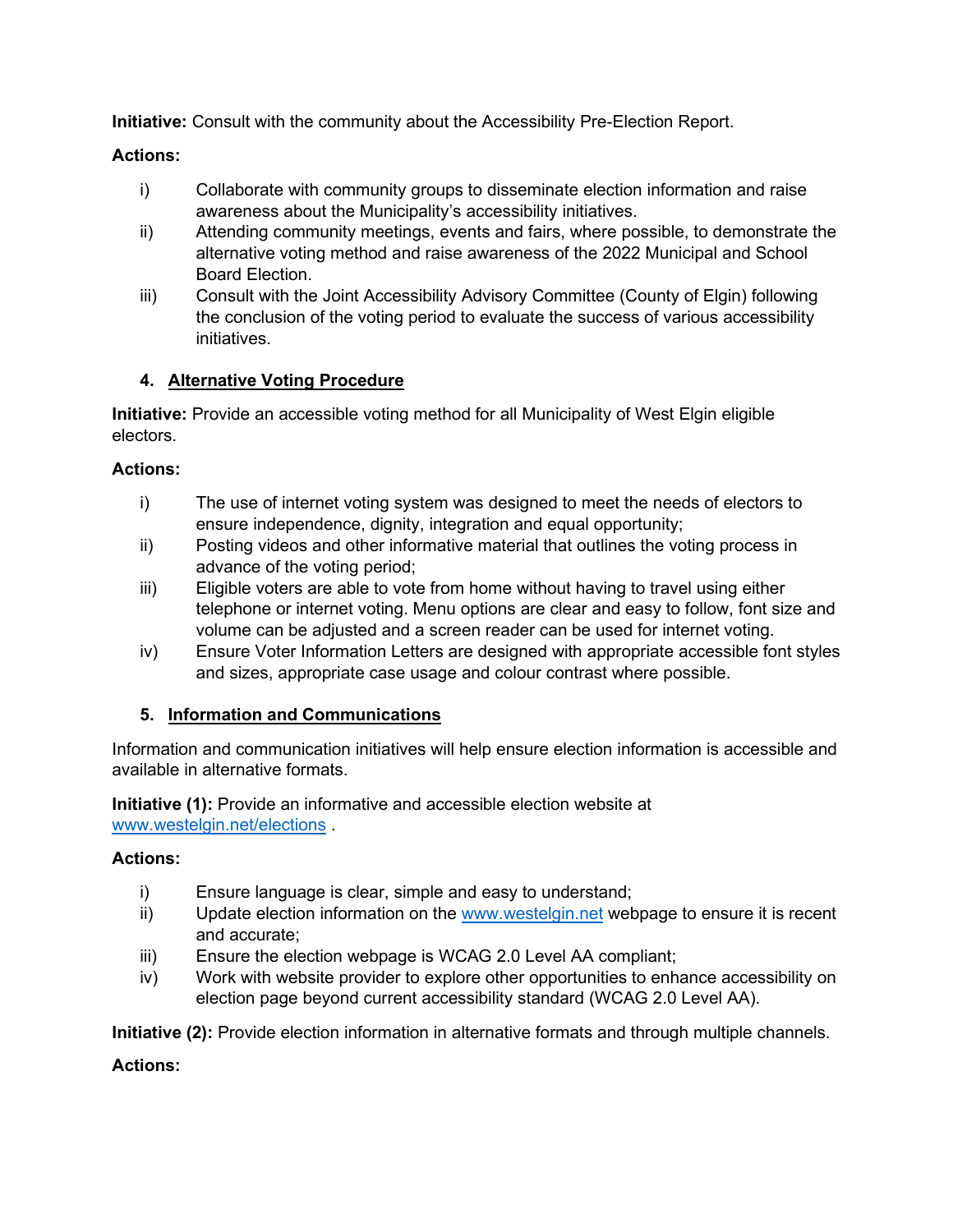- i) Produce and distribute election related material prior to the election in accessible formats (print, web and other);
- ii) Post a step-by-step process on how to vote on the municipal election webpage;
- iii) Work with community stakeholders to address language barrier issues relating to election communications;
- iv) Post a video (as provided by Intelivote) with instructions on how to vote in the 2022 Municipal and School Board Election.

## **6. Assistance to Candidates**

**Initiative:** Provide candidates with information on how to make their campaigns more accessible. Also provide candidates with access to information in alternative formats and ensure candidate information sessions are fully accessible.

### **Actions:**

- i) Provide candidate links through Municipality municipal election website to accessible election information produced by the Province and other organizations where available.
- ii) Ensure information provided to candidates is available in an accessible format upon request.
- iii) Ensure the Municipality of West Elgin Voters List is available in an electronic format, free of charge, to candidates upon request.
- iv) Hold candidate information session in an accessible location and video record or livestream for viewing afterwards at a remote location.

# **7. Voter Information (Help) Centre**

**Initiative:** Ensure the Voter Information Centre is accessible.

### **Actions:**

- i) Confirm that the Voter Information Centres have a barrier free path of travel from the parking lot/ sidewalk, barrier free parking, door openers and accessible doors and adequate lighting.
- ii) Inspect the Voter Information Centres during the voting period, making modifications where possible to enhance accessibility.
- iii) Provide adequate signage at Voter Information Centre.
- iv) Ensure that election staff are aware of the Municipal Notice of Accessible Service disruption procedure in the event that disruptions to service or unforeseen circumstances affect the accessibility of the Voter Information Centre.
- v) Ensure accessible customer service training is provided to election staff.
- vi) Ensure election officials are available at the Voter Information Centre to assist a voter in casting their ballot when requested.